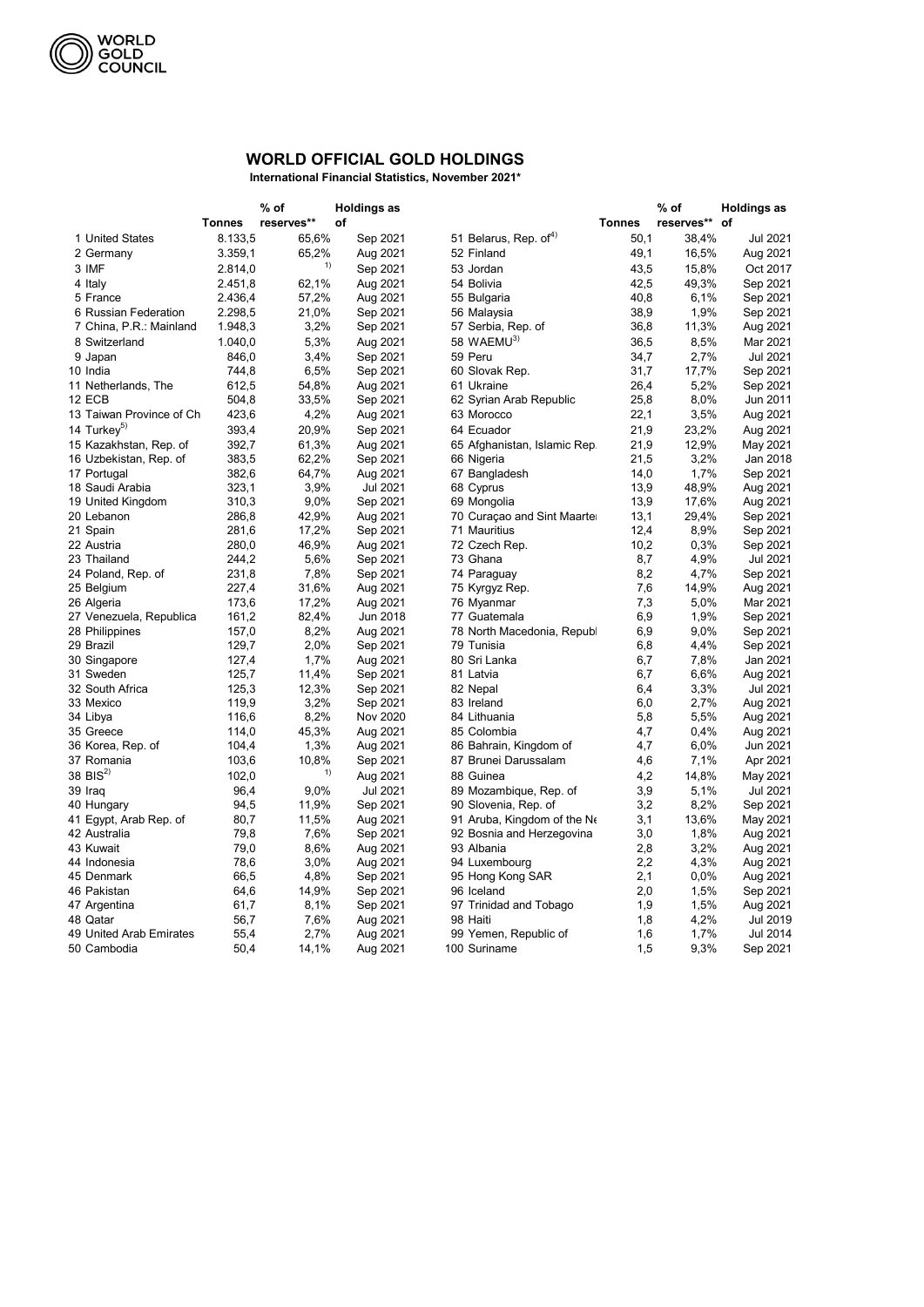|                         |               | % of       | <b>Holdings as</b> |
|-------------------------|---------------|------------|--------------------|
| <b>Other</b>            | <b>Tonnes</b> | reserves** | Ωf                 |
| World <sup>6</sup>      | 35.553,8      |            | 1)<br>Jun 2021     |
| Euro Area (incl. ECB)   | 10.769,0      | 51.7%      | Jul 2021           |
| State Oil Fund of the R | 101.8         | 13,3%      | Mar 2021           |



## **WORLD OFFICIAL GOLD HOLDINGS**

**International Financial Statistics, November 2021\***

This information is provided solely for general information and educational purposes. It is not, and should not be construed as, an offer to buy or sell, or as a solicitation of an offer to buy or sell, gold, any gold related products or any other products, securities or investments. It does not, and should not be construed as acting to, sponsor, advocate, endorse or promote gold, any gold related products or any other products, securities or investments.

This information does not purport to make any recommendations or provide any investment or other advice with respect to the purchase, sale or other disposition of gold, any gold related products or any other products, securities or investments, including without limitation, any advice to the effect that any gold related transaction is appropriate for any investment objective or financial situation of a prospective investor. A decision to invest in

## **NOTES**

\* This table was updated in **November 2021** and reports data available at that time. Data are taken from the International Monetary Fund's International Financial Statistics (IFS), **November 2021** edition, and other sources where applicable. IFS data are two months in arrears, so holdings are as of **September 2021** for most countries, **August 2021**  or earlier for late reporters. The table does not list all gold holders: countries which have not reported their gold holdings to the IMF in the last six months are not included, while other countries are known to hold gold but they do not report their holdings publicly. Where the WGC knows of movements that are not reported to the IMF or misprints, changes have been made.

\*\*The percentage share held in gold of total foreign reserves, as calculated by the World Gold Council. The value of gold holdings is calculated using the end of month LBMA Gold price published daily by ICE Benchmark Administration. In **September 2021** the end of month gold price was **US\$1742.8oz**. Data for the value of other reserves are taken from IFS, table 'Total Reserves minus Gold'.

1. BIS and IMF balance sheets do not allow this percentage to be calculated. In the case of any countries, up to date data for other reserves are not available.

2. BIS data are updated each year from the BIS's annual report to reflect the Bank's gold investment assets excluding any gold held in connection with swap operations, under which the Bank exchanges currencies for physical gold. The bank has an obligation to return the gold at the end of the contract.

3. West African Economic Monetary Union including the central bank.

4. Includes only "Monetary gold" as of February 2014.

5. The figure provided is official sector gold reserves, i.e. the sum of central bank owned gold and Treasury gold holdings. This is equivalent to gross gold reserves less all gold held at the central bank in relation to commercial sector gold policies, such as the Reserve Option Mechanism (ROM), collateral, deposits, and swaps. Please see this link for information on this new methodology: https://www.gold.org/download/file/16208/Central-bank-stats-methodologytechincal-adjustments.pdf

6. World total as calculated by the IMF. This will not equal the total for the countries in the table as 'World total' will include data for countries beyond the top 100 and for countries that do not publish their reserves. World total also captures BIS holdings inclusive of swap operations (please see footnote 2 above for World Gold Council treatment of BIS holdings).

7. In July 2015 The State Bank of Vietnam stated that gold reserves totalled 10 tonnes. This is omitted from our ranking above due to the current absence of any published data.

8. SOFAZ accumulates gold in accordance with the amendments made to the Investment Policy of the Fund for the purposes of diversification. Its investment policy was amended in 2019 to extend the gold allocation limit from 5% to 10%, along with maximum upper deviation of 3% (https://www.oilfund.az/storage/images/joqajf7fm8.pdf). Currently, the Central Bank of Azerbaijan does not hold any gold.

Please see Disclaimer on the following page.